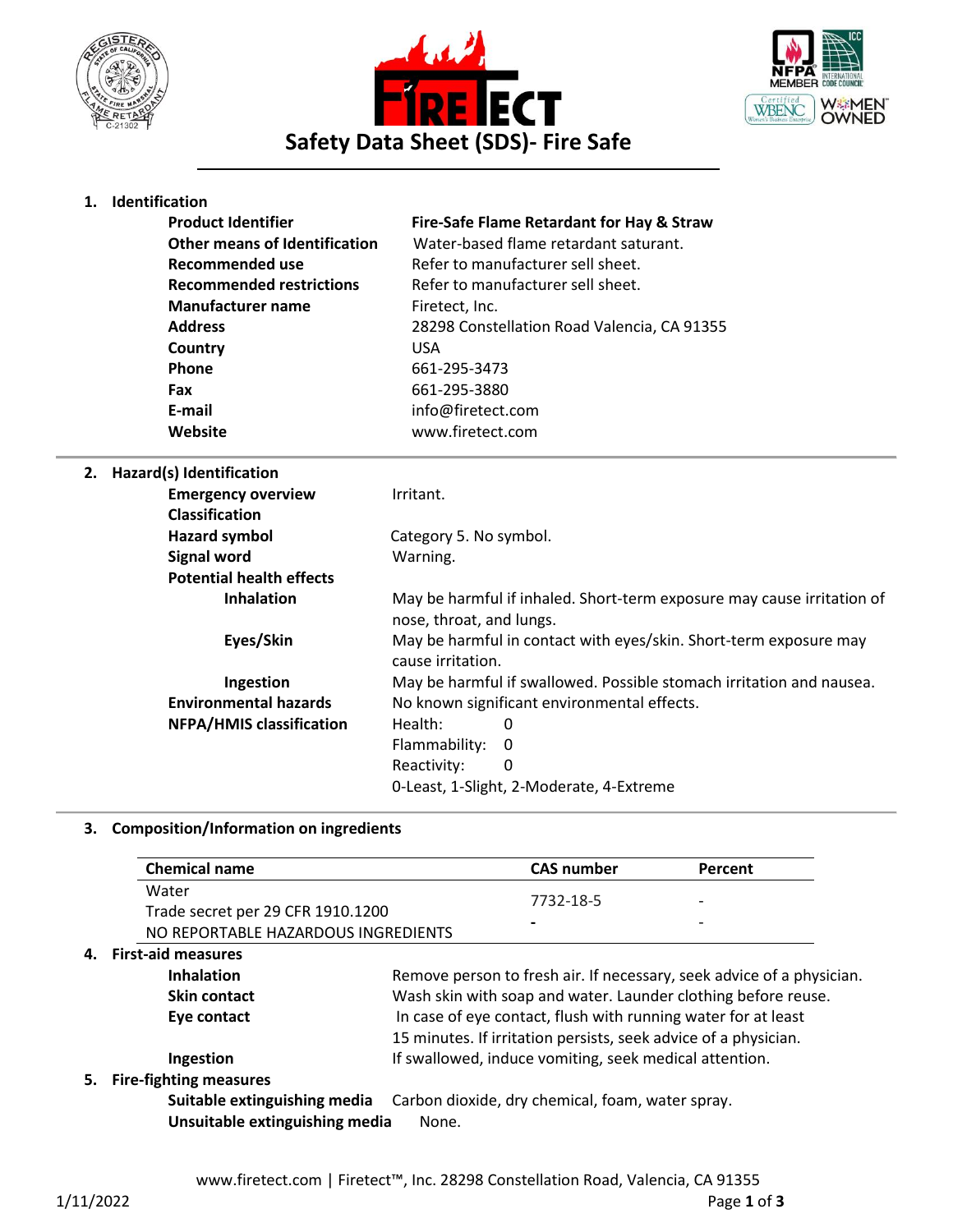|    | Fire-Safe Flame Retardant for Hay & Straw |                                                                                                                                                                                                                                                                                                                                                                                                            |
|----|-------------------------------------------|------------------------------------------------------------------------------------------------------------------------------------------------------------------------------------------------------------------------------------------------------------------------------------------------------------------------------------------------------------------------------------------------------------|
|    | <b>Specific hazards arising from</b>      | None.                                                                                                                                                                                                                                                                                                                                                                                                      |
|    | the substance or mixture                  |                                                                                                                                                                                                                                                                                                                                                                                                            |
|    |                                           | Special protective equipment  Water spray, dry powder, and protein type air foams are                                                                                                                                                                                                                                                                                                                      |
|    | and precautions for fire-fighters         | effective; carbon dioxide may be ineffective in large fires<br>due to lack of cooling capacity.                                                                                                                                                                                                                                                                                                            |
|    | 6. Accidental release measures            |                                                                                                                                                                                                                                                                                                                                                                                                            |
|    | <b>Personnel precautions</b>              | None.                                                                                                                                                                                                                                                                                                                                                                                                      |
|    | <b>Environmental precautions</b>          | Avoid runoff into storm sewers, ditches, and waterways.                                                                                                                                                                                                                                                                                                                                                    |
|    | <b>Cleanup measures</b>                   | Spills should be contained, solidified, and placed in suitable                                                                                                                                                                                                                                                                                                                                             |
|    |                                           | containers for disposal. Wash exposed skin with soap and water.                                                                                                                                                                                                                                                                                                                                            |
| 7. | <b>Handling and storage</b>               |                                                                                                                                                                                                                                                                                                                                                                                                            |
|    | <b>Precautions for safe handling</b>      | Avoid breathing mist. Avoid prolonged skin contact.                                                                                                                                                                                                                                                                                                                                                        |
|    | <b>Engineering controls</b>               | Use local exhaust ventilation if sprayed inside. Otherwise,                                                                                                                                                                                                                                                                                                                                                |
|    |                                           | general ventilation is adequate.                                                                                                                                                                                                                                                                                                                                                                           |
|    | <b>Conditions for safe storage</b>        | Store upright in original sealed container in a cool, dry location away<br>from light and strong frost.                                                                                                                                                                                                                                                                                                    |
|    | <b>Storage temperature</b>                | Do not allow to freeze. Store between 40°F and 80°F. Keep cap on                                                                                                                                                                                                                                                                                                                                           |
|    |                                           | container at all times.                                                                                                                                                                                                                                                                                                                                                                                    |
|    | <b>Shelf life</b>                         | Shelf life is 3 years, if properly stored.                                                                                                                                                                                                                                                                                                                                                                 |
|    | 8. Exposure controls/Personal protection  |                                                                                                                                                                                                                                                                                                                                                                                                            |
|    | <b>VOC</b>                                | 0 Grams/Liter                                                                                                                                                                                                                                                                                                                                                                                              |
|    | <b>Exposure controls</b>                  | Use appropriate engineering controls such as proper ventilation. Where<br>such systems are not effective, wear suitable personal protective<br>equipment, which performs satisfactorily and meets OSHA or other<br>recognized standards.                                                                                                                                                                   |
|    | Personal protective equipment             |                                                                                                                                                                                                                                                                                                                                                                                                            |
|    | Eye/Face protection                       | Wear goggles to avoid overspray and splashing. Eye and face<br>protection should be in accordance with OSHA 29 CFR 1910.133.                                                                                                                                                                                                                                                                               |
|    |                                           | Hand/Arm protection Rubber or plastic gloves are recommended.                                                                                                                                                                                                                                                                                                                                              |
|    |                                           | Respiratory protection Use an N-95 or P-95 mask.                                                                                                                                                                                                                                                                                                                                                           |
|    |                                           | If sprayed, wear an air-purifying respirator approved by NIOSH in<br>accordance with OSHA 29 CFR 1910.134(d)(1)(ii). If used in a confined<br>area, a full-face, powered air-purifying respirator (PAPR) or supplied-air<br>respirator (SAR) is recommended. Use respirators in accordance with 29<br>CFR 1910.134(d)(3)(i)(A) Table 1, 29 CFR 1910.134(d)(3)(iii)(B) and 29<br>CFR 1910.134(d)(3)(iv)(B). |
|    | Dhucical and chamical proportion          |                                                                                                                                                                                                                                                                                                                                                                                                            |

**9. Physical and chemical properties Appearance**

| <b>ANNCAIGHLE</b>       |                                                       |
|-------------------------|-------------------------------------------------------|
| <b>Physical state</b>   | Color: White, Dries Clear Odor: Faint odor.<br>Liquid |
| <b>Odor threshold</b>   | Not applicable.                                       |
| рH                      | $6.5 - 7.0$                                           |
| % volatile by vol       | 0                                                     |
| <b>Freezing point</b>   | $32^{\circ}F$                                         |
| <b>Boiling point</b>    | $200^{\circ}$ F                                       |
| <b>Specific gravity</b> | 1.0                                                   |
| <b>Evaporation rate</b> | <1                                                    |
| Vapor pressure          | Same as water.                                        |
| Vapor density           | Same as water.                                        |
|                         |                                                       |

www.firetect.com | Firetect™, Inc. 28298 Constellation Road, Valencia, CA 91355